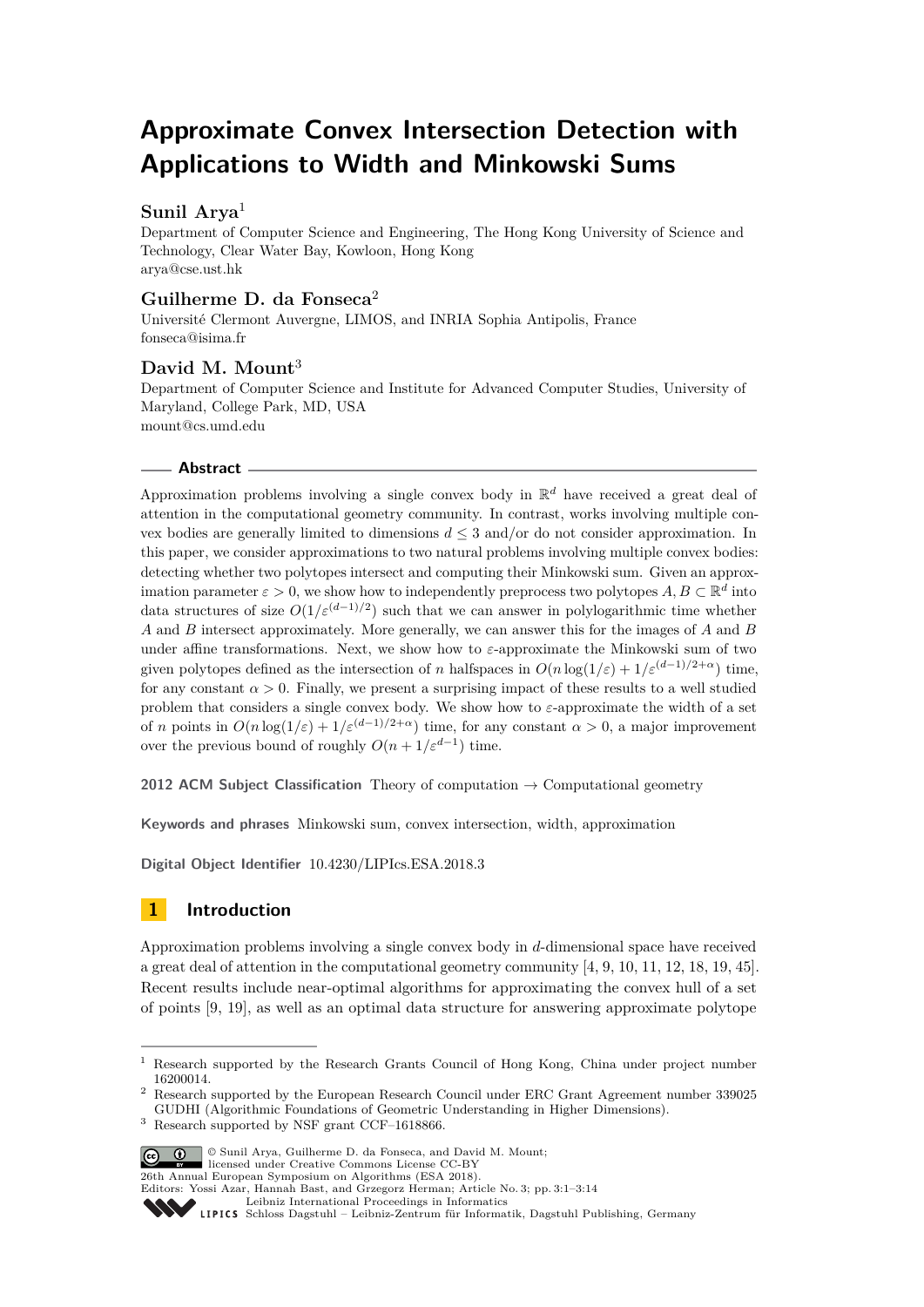## **3:2 Approximate Convex Intersection Detection with Applications**

membership queries [\[11\]](#page-12-3). In contrast, works involving multiple convex bodies are generally limited to dimensions  $d \leq 3$  and/or do not consider approximation [\[2,](#page-11-0) [13,](#page-12-7) [29,](#page-13-2) [30,](#page-13-3) [44\]](#page-13-4). In this paper we present new approximation algorithms to natural problems that either involve multiple convex polytopes or result from such an analysis:

- Determining whether two convex polytopes *A* and *B* intersect
- Computing the Minkowski sum,  $A \oplus B$ , of two convex polytopes  $\blacksquare$
- Computing the width of a convex polytope *A* (which results from an analysis of the  $\rightarrow$ Minkowski sum  $A \oplus (-A)$

Throughout we assume that the input polytopes reside in  $\mathbb{R}^d$  and are full-dimensional, where the dimension *d* is a fixed constant. Polytopes may be represented either as the convex hull of *n* points (*point representation*) or as the intersection of *n* halfspaces (*halfspace representation*). In either case, *n* denotes the *size* of the polytope.

## **1.1 Convex Intersection**

Detecting whether two geometric objects intersect and computing the region of intersection are fundamental problems in computational geometry. Geometric intersection problems arise naturally in a number of applications. Examples include geometric packing and covering, wire and component layout in VLSI, map overlay in geographic information systems, motion planning, and collision detection. Several surveys present the topics of collision detection and geometric intersection [\[33,](#page-13-5) [36,](#page-13-6) [37\]](#page-13-7).

The special case of detecting the intersection of convex objects has received a lot of attention in computational geometry. The static version of the problem has been considered in  $\mathbb{R}^2$  [\[39,](#page-13-8) [42\]](#page-13-9) and  $\mathbb{R}^3$  [\[20,](#page-12-8) [38\]](#page-13-10). The data structure version where each convex object is preprocessed independently has been considered in  $\mathbb{R}^2$  [\[13,](#page-12-7) [21,](#page-12-9) [22,](#page-12-10) [25\]](#page-12-11) and  $\mathbb{R}^3$  [13, 22, [25,](#page-12-11) [26\]](#page-13-11).

Recently, Barba and Langerman [\[13\]](#page-12-7) considered the problem in higher dimension. They showed how to preprocess convex polytopes in  $\mathbb{R}^d$  so that given two such polytopes that have been subject to affine transformations, it can be determined whether they intersect each other in logarithmic time. However, the preprocessing time and storage grow as the combinatorial complexity of the polytope raised to the power  $\lfloor d/2 \rfloor$ . Since the combinatorial complexity of a polytope with *n* vertices can be as high as  $\Theta(n^{\lfloor d/2 \rfloor})$ , the storage upper bound is roughly  $O(n^{d^2/4})$ . This high complexity motivates the study of approximations to the problem.

We define approximation in a manner that is sensitive to direction. Consider any convex body *K* in  $\mathbb{R}^d$  and any  $\varepsilon > 0$ . Given a nonzero vector  $v \in \mathbb{R}^d$ , define  $\Pi_v(K)$  to be the minimum slab defined by two hyperplanes that enclose *K* and are orthogonal to *v*. Define the *directional width* of *K* with respect to *v*, width<sub>*v*</sub>(*K*), to be the perpendicular distance between these hyperplanes. Let  $\Pi_{v,\varepsilon}(K)$  be the central expansion of  $\Pi_v(K)$  by a factor of  $1 + \varepsilon$ , and define  $K_{\varepsilon}$  to be the intersection of these expanded slabs over all unit vectors *v*. It can be shown that for any *v*, width<sub>*v*</sub>( $K_{\varepsilon}$ ) = (1+ $\varepsilon$ ) width<sub>*v*</sub>( $K$ ). An  $\varepsilon$ -approximation of  $K$ is any set *K'* (which need not be convex) such that  $K \subseteq K' \subseteq K_{\varepsilon}$ . This defines an *outer* approximation. It is also possible to define an analogous notion of *inner* approximation in which each directional width is no smaller than  $1 - \varepsilon$  times the true width. Our results can be extended to either type of approximation.

Given a discrete point set *S* in  $\mathbb{R}^d$ , an *ε*-kernel of *S* is any subset  $Q \subseteq S$  such that conv(*Q*) is an inner *ε*-approximation of conv(*S*) [\[4\]](#page-12-0). It is well known that  $O(1/\varepsilon^{(d-1)/2})$ points are sufficient and sometimes necessary in an *ε*-kernel. Kernels efficiently approximate the convex hull and as such have been used to obtain fast approximation algorithms to several problems such as diameter, minimum width, convex hull volume, minimum enclosing cylinder, minimum enclosing annulus, and minimum-width cylindrical shell [\[4,](#page-12-0) [5\]](#page-12-12).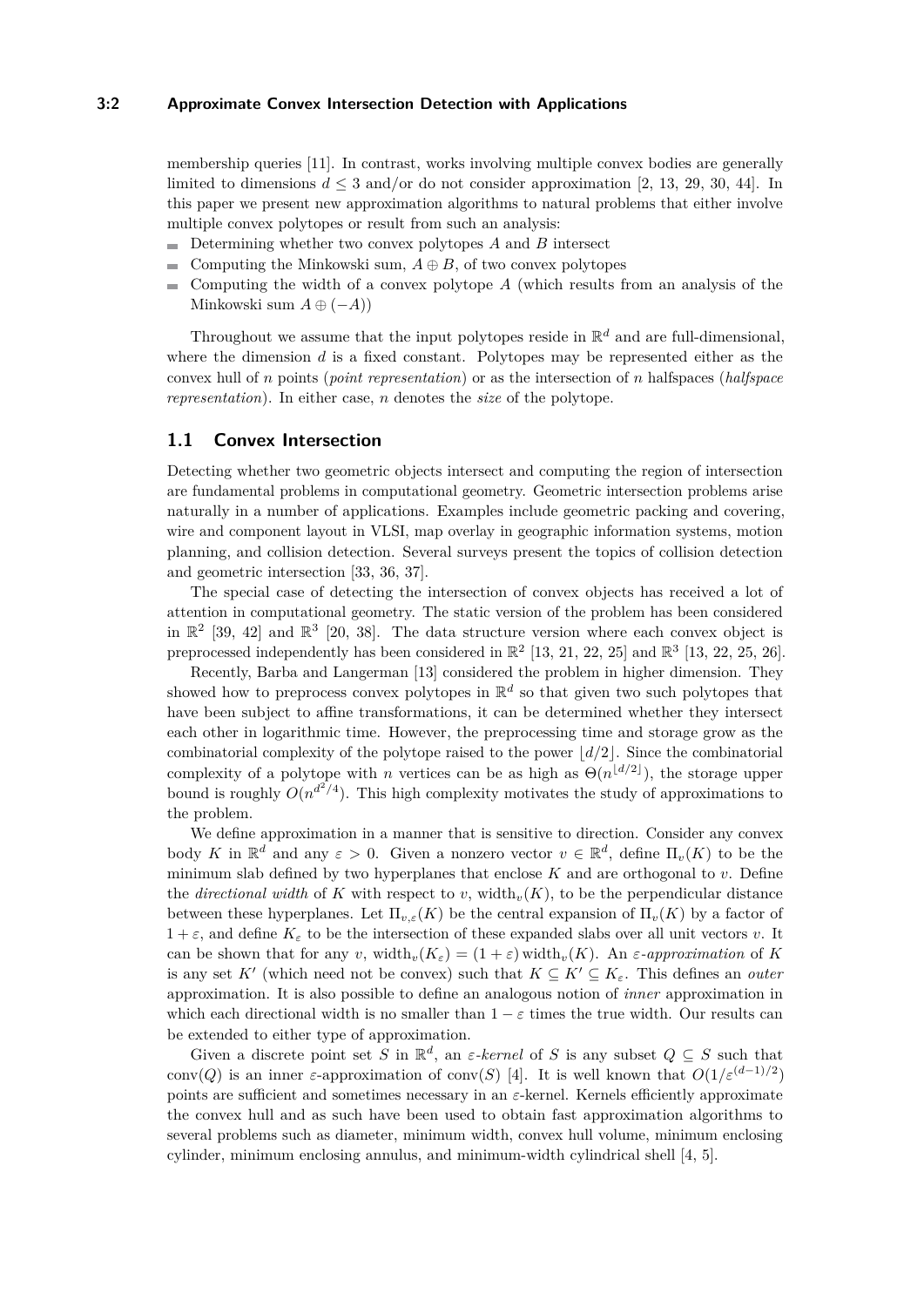<span id="page-2-0"></span>

**Figure 1** Minkowski sum and its relationship to width.

In the *ε*-approximate version of convex intersection, we are given two convex bodies *A* and *B* and a parameter  $\varepsilon > 0$ . If  $A \cap B \neq \emptyset$ , then the answer is "*yes*." If  $A_{\varepsilon} \cap B_{\varepsilon} = \emptyset$ , then the answer is "*no*." Otherwise, either answer is acceptable. The *ε-approximate polytope intersection problem* is defined as follows. A collection of two or more convex polytopes in R *d* are individually preprocessed (with knowledge of  $\varepsilon$ ). Given any two preprocessed polytopes, *A* and *B*, the query determines whether *A* and *B* intersect approximately. In general, the query algorithm can be applied to any affine transformation of the preprocessed polytopes.

<span id="page-2-2"></span>**► Theorem 1.** *Given a parameter*  $\varepsilon > 0$  *and two polytopes*  $A, B \subset \mathbb{R}^d$  *each of size n* (given *either using a point or halfspace representation), we can independently preprocess each polytope into a data structure in order to answer ε-approximate polytope intersection queries with query time*  $O(\text{polylog} \frac{1}{\varepsilon})$ *, storage*  $O(1/\varepsilon^{(d-1)/2})$ *, and preprocessing time*  $O(n \log \frac{1}{\varepsilon} + 1/\varepsilon^{(d-1)/2+\alpha})$ *, where α is an arbitrarily small positive constant.*

The space is nearly optimal because there is a lower bound of  $\Omega(1/\varepsilon^{(d-1)/2})$  on the worst-case bit complexity of representing an *ε*-approximation of a polytope [\[11\]](#page-12-3).

## **1.2 Minkowski Sum**

Given two convex bodies  $A, B \subset \mathbb{R}^d$ , the *Minkowski sum*  $A \oplus B$  is defined as  $\{p + q : p \in A\}$ *A, q*  $\in$  *B*} (see Figure [1\(](#page-2-0)a)). Minkowski sums have found numerous applications in motion planning [\[7,](#page-12-13) [31\]](#page-13-12), computer-aided design [\[44\]](#page-13-4), computational biology [\[40\]](#page-13-13), satellite layout [\[15\]](#page-12-14), and image processing [\[35\]](#page-13-14). Minkowski sums have been also been well studied in the context of discrete and computational geometry [\[1,](#page-11-1) [3,](#page-12-15) [29,](#page-13-2) [32,](#page-13-15) [43\]](#page-13-16).

It is well known that in dimension  $d > 3$ , the number of vertices in the Minkowski sum of two polytopes can grow as rapidly as the product of the number of vertices in the two polytopes [\[7\]](#page-12-13). This has led to the study of algorithms to compute approximations to Minkowski sums in  $\mathbb{R}^3$  [\[2,](#page-11-0) [30,](#page-13-3) [44\]](#page-13-4). In this paper, we show how to approximate the Minkowski sum of two convex polytopes in  $\mathbb{R}^d$  in near-optimal time.

<span id="page-2-1"></span>**► Theorem 2.** *Given a parameter*  $\varepsilon > 0$  *and two polytopes*  $A, B \subset \mathbb{R}^d$  *each of size n (given*) *either using a point or halfspace representation), it is possible to construct an ε-approximation* of  $A \oplus B$  of size  $O(1/\varepsilon^{(d-1)/2})$  in  $O(n \log \frac{1}{\varepsilon} + 1/\varepsilon^{(d-1)/2 + \alpha})$  time, where  $\alpha$  is an arbitrarily *small positive constant.*

The output representation can be either point-based or halfspace-based.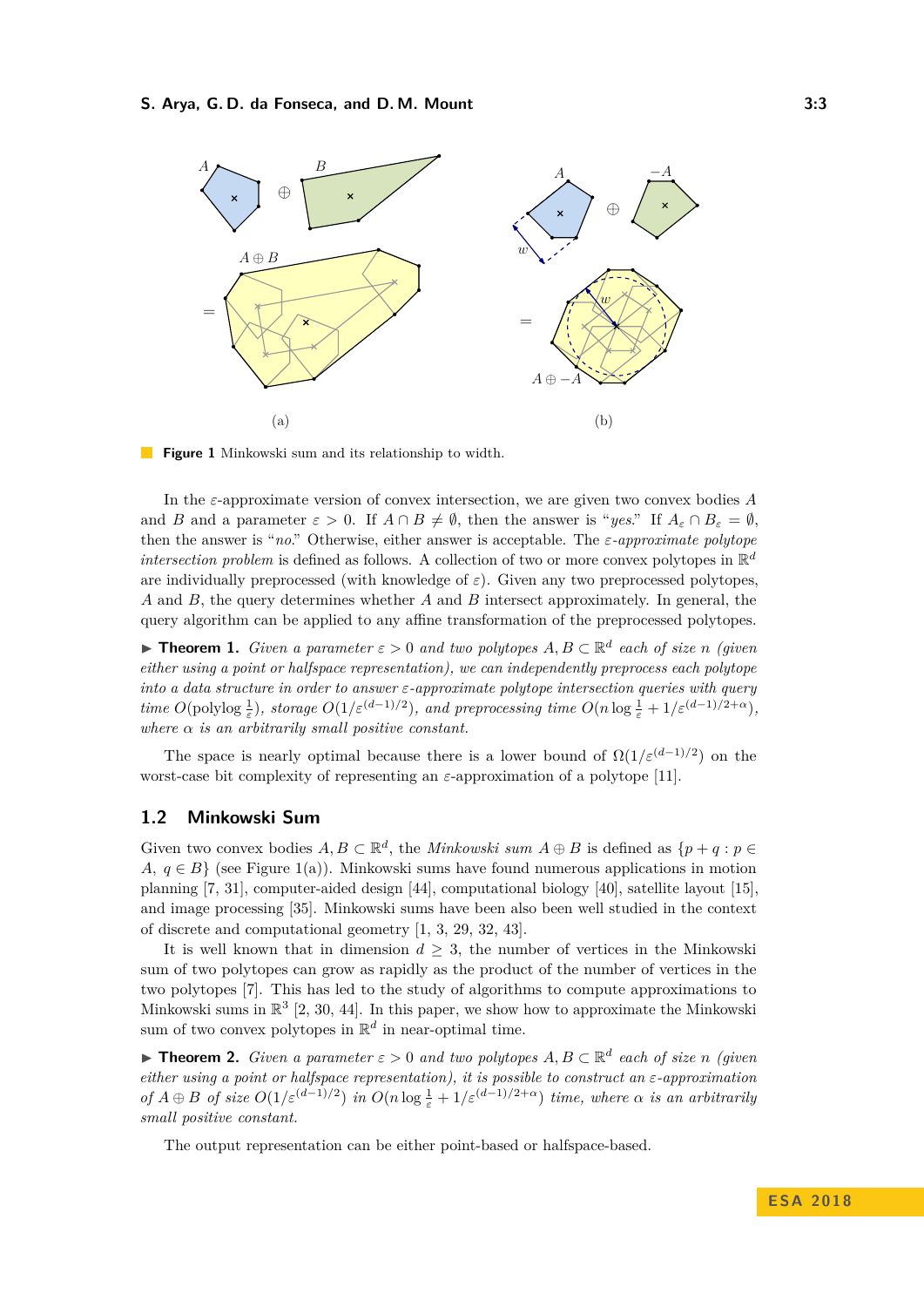## **3:4 Approximate Convex Intersection Detection with Applications**

# **1.3 Width**

Define the directional width of a set *S* of *n* points to be the directional width of conv $(S)$ . The *width* of *S* is the *minimum* over all directional widths. The *maximum* over all directional widths is equal to the diameter of *S*. Both problems can be approximated using the  $\varepsilon$ -kernel of *S*. After successive improvements [\[4,](#page-12-0) [6,](#page-12-16) [8,](#page-12-17) [14,](#page-12-18) [18\]](#page-12-5), algorithms to compute  $\varepsilon$ -kernels and to *ε*-approximate the diameter in roughly  $O(n+1/\varepsilon^{d/2})$  time have been independently discovered by Chan [\[19\]](#page-12-6) and the authors [\[9\]](#page-12-1). Somewhat surprisingly, these works offer no improvement to the running time to approximate the width [\[4,](#page-12-0) [17,](#page-12-19) [18,](#page-12-5) [28,](#page-13-17) [45\]](#page-13-0), which Chan [\[19\]](#page-12-6) posed as an open problem. The fastest known algorithms date from over a decade ago and take roughly  $O(n+1/\varepsilon^{d-1})$  time [\[17,](#page-12-19) [18\]](#page-12-5).

Agarwal *et al.* [\[2\]](#page-11-0) showed that the width of a convex body  $K$  is equal to the minimum distance from the origin to the boundary of the convex body  $K \oplus (-K)$  (see Figure [1\(](#page-2-0)b)). Using Theorem [2,](#page-2-1) we can approximate the width by computing an  $\varepsilon$ -approximation of  $K \oplus (-K)$  represented as the intersection of halfspaces and then determining the closest point to the origin among all bounding hyperplanes. The following presents this result.

<span id="page-3-1"></span>**Findmark 3.** *Given a set S of n points in*  $\mathbb{R}^d$  *and an approximation parameter*  $\varepsilon > 0$ *, it is possible to compute an*  $\varepsilon$ -*approximation to the width of*  $S$  *in*  $O(n \log \frac{1}{\varepsilon} + 1/\varepsilon^{(d-1)/2+\alpha})$  *time, where α is an arbitrarily small positive constant.*

# **1.4 Techniques**

Our algorithms and data structure are based on a data structure defined by a hierarchy of Macbeath regions [\[9,](#page-12-1) [11\]](#page-12-3), which answers approximate directional width queries in polylogarithmic time. First, we show how to use this data structure as a black box to answer approximate polytope intersection queries by transforming the problem to a dual setting and performing a multidimensional convex minimization. Next, we show how to use approximate polytope intersection queries to compute *ε*-approximations of the Minkowski sum. The approximation to the width follows directly.

Since we only access the input polytopes through a data structure for approximate directional width queries, our results apply in much more general settings. For example, we could answer in polylogarithmic time whether the Minkowski sum of two polytopes (preprocessed independently) approximately intersects a third polytope. Our techniques are also amenable to other polytope operations such as intersection and convex hull of the union, as long as the model of approximation is defined accordingly.

The preprocessing time of the approximate directional width data structure we use is  $O(n \log \frac{1}{\varepsilon} + 1/\varepsilon^{(d-1)/2+\alpha})$ , for arbitrarily small  $\alpha > 0$ . If this preprocessing time is reduced in the future, the complexity of our algorithms becomes equal to the preprocessing time plus  $O((1/\varepsilon^{(d-1)/2}) \text{ polylog } \frac{1}{\varepsilon}).$ 

## **2 Preliminaries**

In this section we present a number of results, which will be used throughout the paper. The first provides three basic properties of Minkowski sums. The proof can be found in standard sources on Minkowski sums (see, e.g., [\[41\]](#page-13-18)).

<span id="page-3-0"></span>**► Lemma 4.** Let  $A, B \subset \mathbb{R}^d$  be two (possibly infinite) sets of points. Then:

(a)  $A \cap B \neq \emptyset$  *if and only if*  $O \in A \oplus (-B)$ *, where O is the origin.* 

**(b)** conv $(A \oplus B) = \text{conv}(A) \oplus \text{conv}(B)$ .

(c) For all nonzero vectors v, width<sub>v</sub> $(A \oplus B) = \text{width}_v(A) + \text{width}_v(B)$ .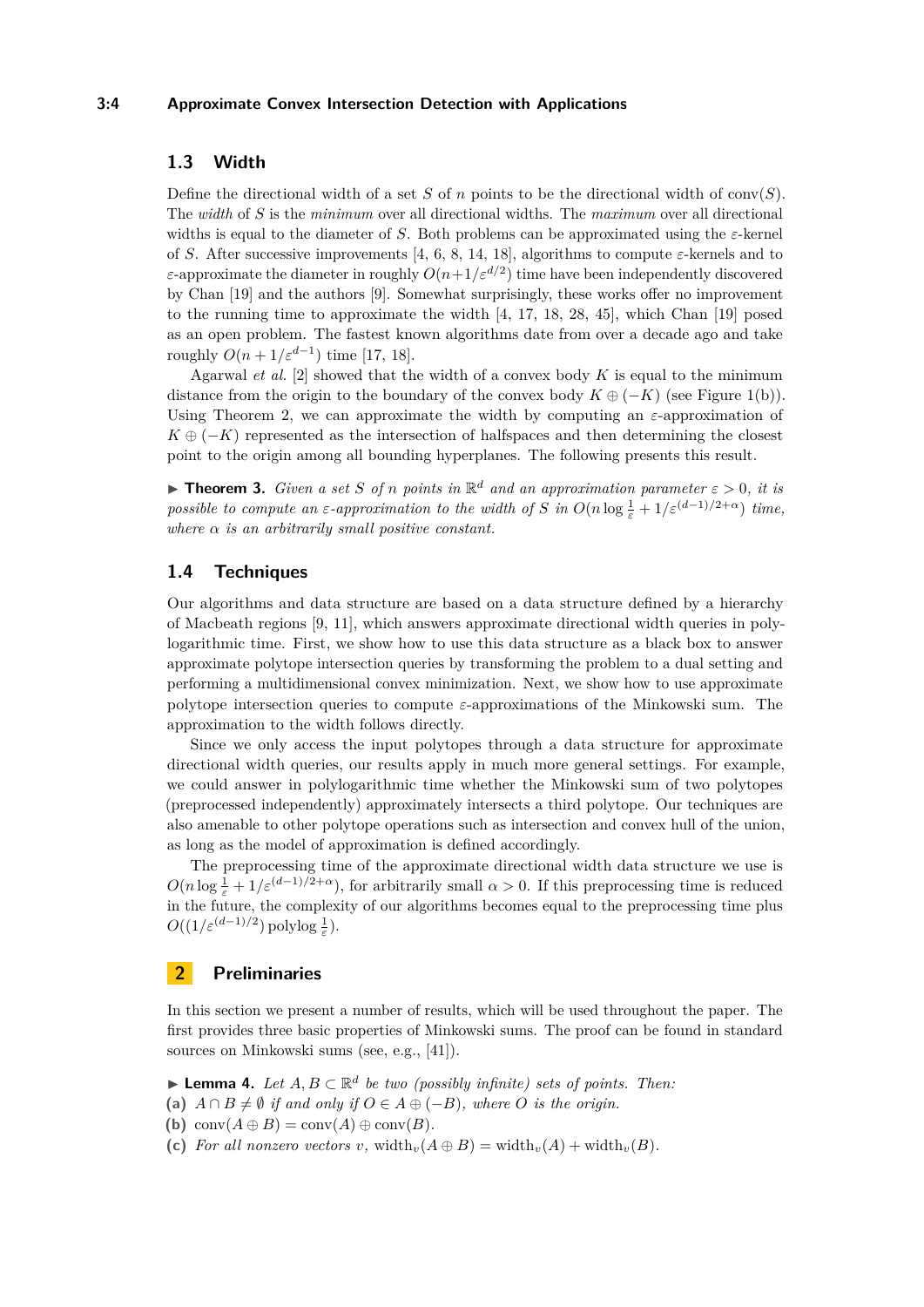Next, we recall a recent result of ours on answering directional width queries approximately [\[9\]](#page-12-1), which we will use as a black box later in this paper. Given a set *S* of *n* points in a constant dimension *d* and an approximation parameter  $\varepsilon > 0$ , the answer to the *approximate directional width query* for a nonzero query vector *v* consists of a pair of points  $p, q \in S$  such that width<sub>*v*</sub>({*p, q*})  $\geq$  (1 – *ε*) width<sub>*v*</sub>(*S*).

<span id="page-4-1"></span>**Lemma 5.** *Given a set S of n points in*  $\mathbb{R}^d$  *and an approximation parameter*  $\varepsilon > 0$ *, there is a data structure that can answer ε-approximate directional width queries with query time*  $O(\log^2 \frac{1}{\varepsilon})$ *, space*  $O(1/\varepsilon^{(d-1)/2})$ *, and preprocessing time*  $O(n \log \frac{1}{\varepsilon} + 1/\varepsilon^{(d-1)/2 + \alpha})$ *.* 

## **2.1 Fattening**

Existing algorithms and data structures for convex approximation often assume that the bodies have been fattened through an appropriate affine transformation. In the context of multiple bodies, this is complicated by the fact that different fattening transformations may be needed for the two bodies or their Minkowski sum. In this section we explore this issue.

Consider a convex body *K* in *d*-dimensional space  $\mathbb{R}^d$ . Given a parameter  $0 < \gamma \leq 1$ , we say that *K* is  $\gamma$ -*fat* if there exist concentric Euclidean balls *B* and *B'*, such that  $B \subseteq K \subseteq B'$ , and radius(*B*)/radius(*B'*)  $\geq \gamma$ . We say that *K* is *fat* if it is  $\gamma$ -fat for a constant  $\gamma$  (possibly depending on *d*, but not on  $\varepsilon$  or *K*). For a centrally symmetric convex body *C*, the body obtained by scaling *C* about its center by a factor of  $\lambda$  is called the  $\lambda$ -expansion of *C*.

Let *K* be a convex body. We say that a convex body *C* is a  $\lambda$ -sandwiching body for *K* if *C* is centrally symmetric and  $C \subseteq K \subseteq C'$ , where  $C'$  is a *λ*-expansion of *C*. John [\[34\]](#page-13-19) proved tight bounds for the constant  $\lambda$  of a  $\lambda$ -sandwiching ellipsoid. This ellipsoid is referred to as the *John ellipsoid*.

<span id="page-4-0"></span>**Example 1.** Lemma 6. For every convex body K in  $\mathbb{R}^d$ , there exists a *d*-sandwiching ellipsoid. Fur*thermore, if <sup>K</sup> is centrally symmetric, there exists a* <sup>√</sup> *d-sandwiching ellipsoid.*

It is an immediate consequence of this lemma that for any convex body *K* there exists an affine transformation *T* such that  $T(K)$  is  $(1/d)$ -fat. Any affine transformation that maps the John ellipsoid into a Euclidean ball will do. The following lemma generalizes this to hyperrectangles (see also Barequet and Har-Peled [\[14\]](#page-12-18)).

# <span id="page-4-2"></span>**Lemma 7.** For every convex body K in  $\mathbb{R}^d$ , there exists a  $(d^{3/2})$ -sandwiching hyperrectangle.

**Proof.** Let *E* denote the *d*-sandwiching ellipsoid for *K*, described in Lemma [6.](#page-4-0) By elementary **Proof.** Let *E* denote the *d*-sandwiching empsoid for *R*, described in Lemma 0. By elementary geometry, there exists a  $\sqrt{d}$ -sandwiching hyperrectangle *R* for *E*. We claim that *R* is a  $(d^{3/2})$ -sandwiching hyperrectangle for *K*. To prove this claim, observe that  $R \subseteq E \subseteq R'$  $(a^{T}$  )-sandwiching hyperrectangle for *K*. To prove this claim, observe that  $R \subseteq E \subseteq R$ <br>and  $E \subseteq K \subseteq E'$ , where *R'* is the  $\sqrt{d}$ -expansion of *R* and *E'* is the *d*-expansion of *E*. Letting  $R''$  denote the *d*-expansion of  $R'$ , it is easy to see that  $E' \subseteq R''$ . It follows that *R* ⊆ *E* ⊆ *K* ⊆ *E'* ⊆ *R''*. Since *R''* is the *d*-expansion of *R'* and *R'* is the √*d*-expansion of *R*, *R* it follows that  $R''$  is the  $(d^{3/2})$ -expansion of *R*. This completes the proof.

Next, let us consider fattening in the context of multiple bodies. The next two lemmas follow from elementary geometry and properties of Minkowski sums.

<span id="page-4-3"></span> $\blacktriangleright$  **Lemma 8.** *Let*  $C_1$  *and*  $C_2$  *be*  $\lambda$ *-sandwiching bodies for*  $K_1$  *and*  $K_2$ *, respectively. Then*  $C_1 \oplus C_2$  *is a*  $\lambda$ *-sandwiching body for*  $K_1 \oplus K_2$ *.* 

<span id="page-4-4"></span> $\blacktriangleright$  **Lemma 9.** Let K be a convex body. Given a  $\lambda$ -sandwiching polytope for K of constant *complexity, we can compute a*  $\gamma$ -fattening affine transformation  $T$  for  $K$  in constant time, *where*  $\gamma = 1/(\lambda \sqrt{d}).$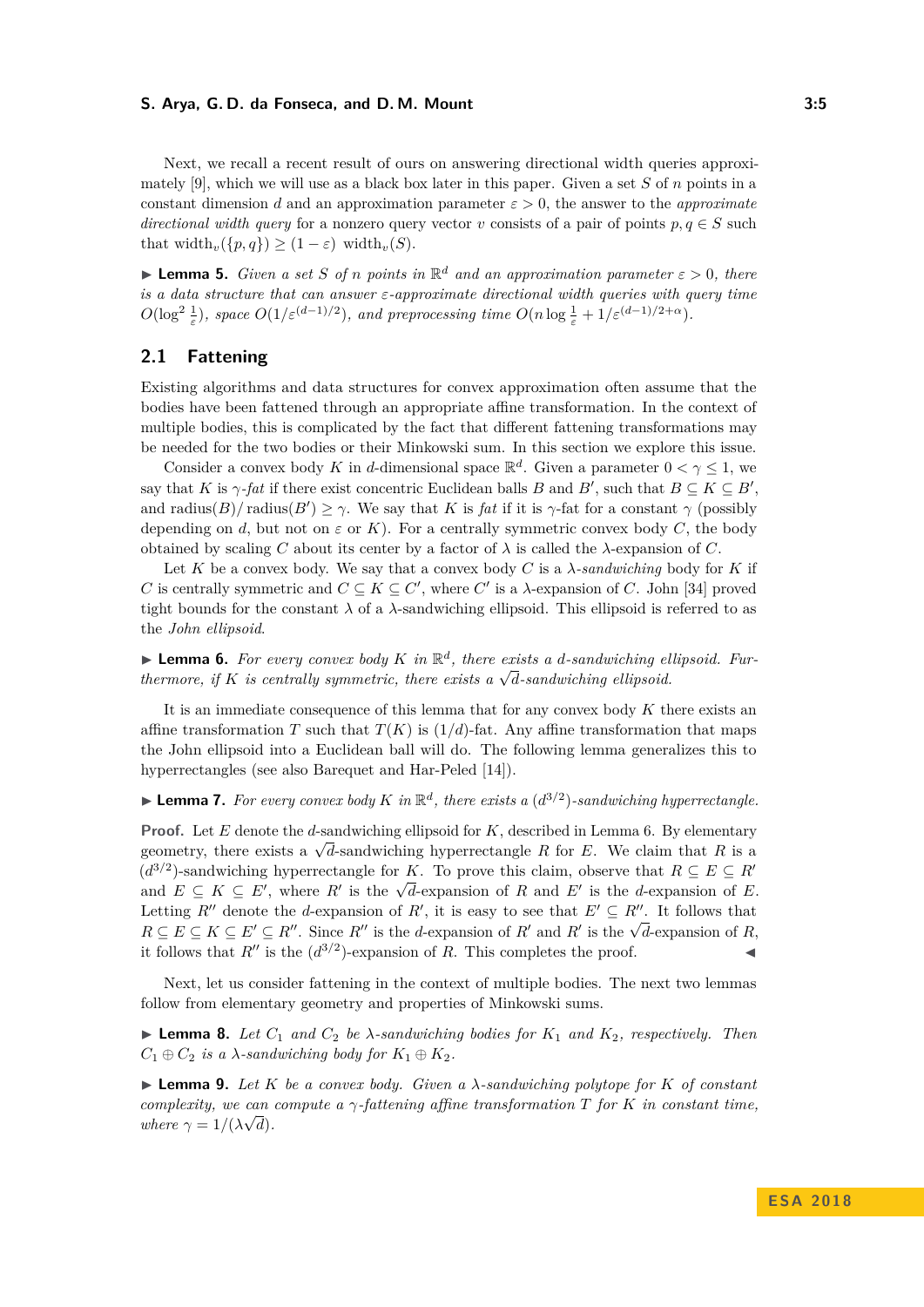## **3:6 Approximate Convex Intersection Detection with Applications**

We conclude by showing that we can maintain a small amount of auxiliary information for any collection of convex bodies in order to determine the fattening transformation for the Minkowski sum of any two members of this library. We refer to the data structure for approximate directional width queries from Lemma [5](#page-4-1) together with the additional information to determine the fattening transformation as the *augmented data structure* for approximate directional width queries.

<span id="page-5-0"></span>**Example 10.** *Consider any finite collection of convex polytopes in*  $\mathbb{R}^d$ , and let  $\gamma = 1/d^2$ . *It is possible to store information of constant size with each polytope such that in constant time we can compute a γ-fattening affine transformation for the Minkowski sum of any two polytopes from the collection. This information can be computed in time proportional to the size of the input polytope.*

**Proof.** At preprocessing time, we store the  $\lambda$ -sandwiching hyperrectangles  $R_i$  for each  $K_i$ , where  $\lambda = d^{3/2}$ . By Lemma [7,](#page-4-2) such hyperrectangles exist and they can be computed in time proportional to the size of the input polytope [\[23\]](#page-12-20).

Suppose we want to compute a  $\gamma$ -fattening affine transformation for  $K_i' \oplus K_j'$ , where  $K_i'$  and  $K_j'$  are the result of applying (possibly different) affine transformations to  $K_i$  and  $K_j$ , respectively. Let  $C'_i$  and  $C'_j$  be the polytopes of constant complexity obtained by applying the corresponding affine transformations to  $R_i$  and  $R_j$ , respectively. Clearly,  $C_i'$ and  $C'_{j}$  are *λ*-sandwiching polytopes for  $K'_{i}$  and  $K'_{j}$ , respectively. Thus, by Lemma [8,](#page-4-3)  $C_i' \oplus C_j'$  is a *λ*-sandwiching polytope for  $K_i' \oplus K_j'$ . Note that this polytope has constant complexity and can be computed in constant time. Applying Lemma [9,](#page-4-4) we can use this polytope to compute a *γ*-fattening affine transformation for  $K_i' \oplus K_j'$  in constant time, where  $\gamma = 1/(\lambda \sqrt{d}) = 1/d^2$ . J

The previous lemma holds more generally even when each of the polytopes are subject to any non-singular affine transformation and to the Minkowski sum of a constant number of polytopes.

# **2.2 Projective Duality and Width**

Our algorithm for approximating the directional width of a point set is based on a *projective dual transformation*, which maps points into hyperplanes and vice versa. Each primal point *p* =  $(p_1, \ldots, p_d)$  ∈ *S* is mapped to the dual hyperplane  $p^*$  :  $x_d = p_1 x_1 + \cdots + p_{d-1} x_{d-1}$  − *pd*. Each primal hyperplane is mapped to a dual point in the same manner. This dual transformation has several well-known properties [\[24\]](#page-12-21). For example, the points in the lower convex hull of *S* map to the hyperplanes in the upper envelope.

Let *H* be a set of *n* hyperplanes in  $\mathbb{R}^d$ . Given a point  $r \in \mathbb{R}^{d-1}$ , the *thickness* of *H* at *r*, denoted thick<sub>*r*</sub>(*H*) is defined as follows. Given  $r \in \mathbb{R}^{d-1}$  and  $t \in \mathbb{R}$ , let  $(r, t)$  denote the point in  $\mathbb{R}^d$  resulting by concatenating *r* and *t*. For the sake of illustration, we think of the *d*-th coordinate axis as being the vertical axis. Let  $r' = (r, t_1)$  and  $r'' = (r, t_2)$ . We define thick<sub>*r*</sub>(*H*) as the maximum difference  $t_2 - t_1$  for points  $r', r''$  in the hyperplanes in *H*. In other words, the thickness is the vertical distance between the intersection of the vertical line defined by *r* with the upper and lower envelopes of *H*. The following relates width and thickness.

<span id="page-5-1"></span>► **Lemma 11.** *Consider two points*  $p, q \in \mathbb{R}^d$  *and a vector*  $v = (v_1, \ldots, v_{d-1}, -1)$ *. Let*  $p^*, q^*$ *denote the dual hyperplanes and*  $v_{1,d-1} = (v_1, \ldots, v_{d-1})$ *. We have* 

thick<sub>*v*1,*d*-1</sub>({ $p^*$ , $q^*$ }) = ||*v*|| width<sub>*v*</sub>({ $p, q$ }).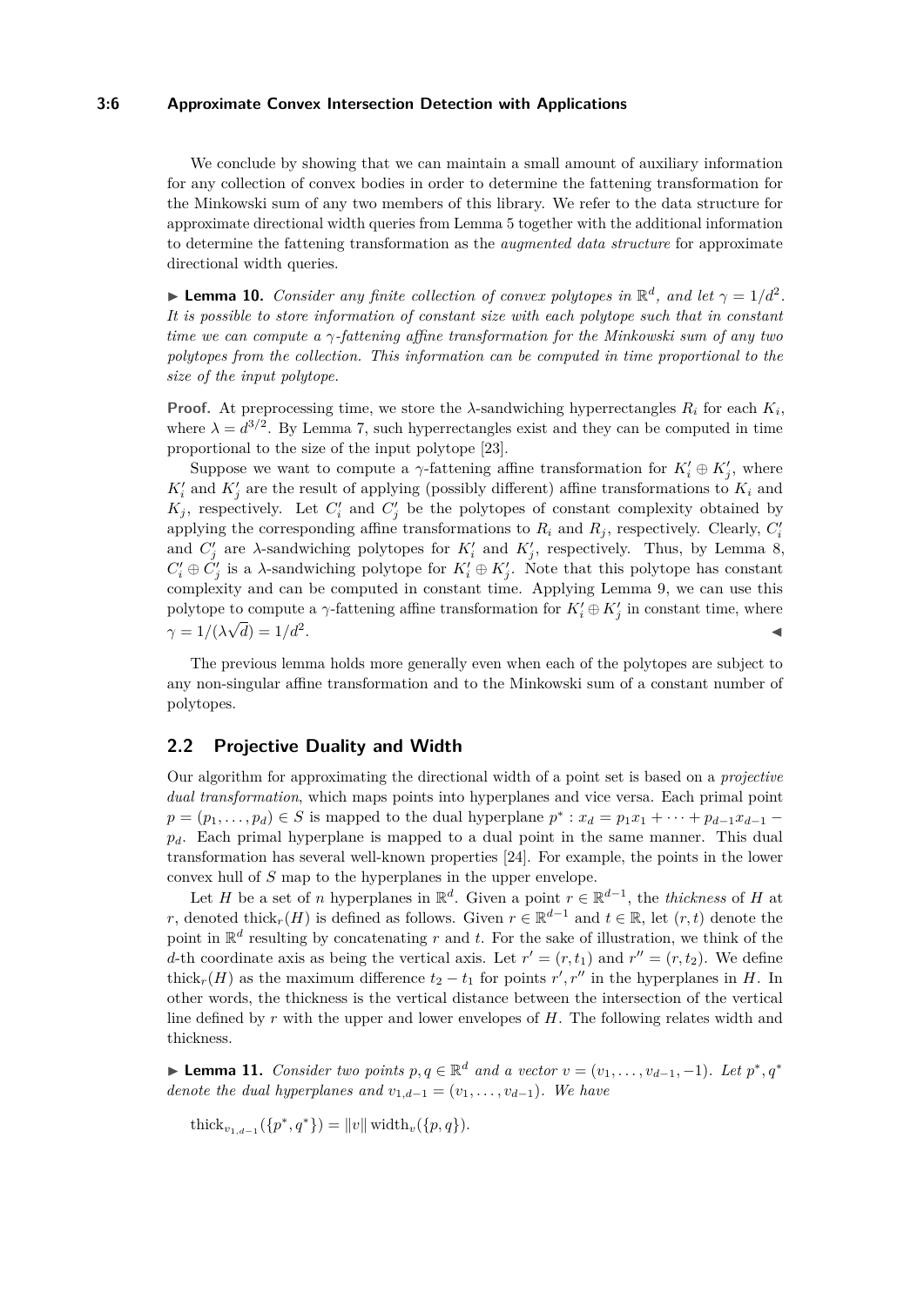**Proof.** Given vectors *u* and *v*, let  $u \cdot v$  denote the standard inner product. Assume without loss of generality that  $p \cdot v \geq q \cdot v$ . Clearly, *v* is nonzero, so width<sub>*v*</sub>({*p, q*}) =  $(p \cdot v - q \cdot v) / ||v||$ . Let  $p = (p_1, \ldots, p_d)$  and  $q = (q_1, \ldots, q_d)$ . The dual hyperplanes are

$$
p^*: x_d = p_1x_1 + \cdots + p_{d-1}x_{d-1} - p_d
$$
 and  $q^*: x_d = q_1x_1 + \cdots + q_{d-1}x_{d-1} - q_d$ .

If we set  $x_1, \ldots, x_{d-1} = v_{1,d-1}$  we have  $t_2 = (p_1, \ldots, p_{d-1}) \cdot v_{1,d-1} - p_d$  and  $t_1 = (q_1, \ldots, q_{d-1}) \cdot$  $v_{1,d-1} - q_d$ . Therefore

\n
$$
\text{thick}_{v_{1,d-1}}(H) = t_2 - t_1
$$
\n $= (p_1, \ldots, p_{d-1}) \cdot v_{1,d-1} - p_d - ((q_1, \ldots, q_{d-1}) \cdot v_{1,d-1} - q_d)$ \n $= p \cdot v - q \cdot v$ \n $= \|v\| \text{width}_v({p, q}).$ \n

## <span id="page-6-1"></span>**3 Approximate Convex Intersection**

In this section, we will prove Theorem [1](#page-2-2) for the case when the input polytopes are represented by points. Assume that we are given two polytopes *A* and *B* in the point representation. The objective is to preprocess *A* and *B* individually such that we can efficiently answer approximate intersection queries for *A* and *B* (or more generally for affine transformations of  $A$  and  $B$ ).

Given a convex body  $K, \varepsilon > 0$ , and a point p, an  $\varepsilon$ -approximate polytope membership *query* is defined as follows. If  $p \in K$ , the answer is "*yes*," if  $p \notin K_{\varepsilon}$ , the answer is "*no*," and otherwise, either answer is acceptable. Our strategy to answer approximate intersection queries is based on reducing them to approximate polytope membership queries. This reduction is presented in the following lemma, which is a straightforward generalization of Lemma  $4(a)$  to an approximate context. The proof follows from standard algebraic properties of Minkowski sums and the observation that  $K_{\varepsilon}$  can be expressed as  $K \oplus \frac{\varepsilon}{2}(K \oplus -K)$ , and is omitted from this version.

**► Lemma 12.** Let  $A, B \subset \mathbb{R}^d$  be two polytopes and  $\varepsilon > 0$ . Determining the  $\varepsilon$ -approximate *intersection of A and B is equivalent to determining the*  $\varepsilon$ -*approximate membership of O* ∈ *A* ⊕ (−*B*).

The previous lemma relates approximate polytope intersection with an approximate membership of the origin in a polytope (Figure [2\(](#page-7-0)a)). Determining whether the origin lies within the convex hull of a set of points *S* is a classic problem in computational geometry, which can be solved by linear programming. However, we are interested in a faster approximate solution that does not compute *S* explicitly. We cannot afford to preprocess an approximate polytope membership data structure for  $A \oplus (-B)$  for each pair *A* and *B*, since the number of such pairs is quadratic in the number of input polytopes. Instead, we preprocess each input polytope individually, and we show next how to efficiently answer approximate polytope membership queries for  $A \oplus (-B)$  by using augmented data structures for approximate directional width queries for *A* and *B* as black boxes.

<span id="page-6-0"></span>I **Lemma 13.** *Given augmented data structures for answering ε-approximate directional width queries for polytopes A and B, we can answer ε-approximate membership queries for*  $A \oplus (-B)$  *using*  $O(\text{polylog} \frac{1}{\varepsilon})$  *queries to these data structures.* 

**Proof.** Without loss of generality, we may translate space so that the query point coincides with the origin *O*. Let  $K = A \oplus (-B)$ , and let *S* be *K*'s vertex set. (Note that *K* and *S* are not explicitly computed.)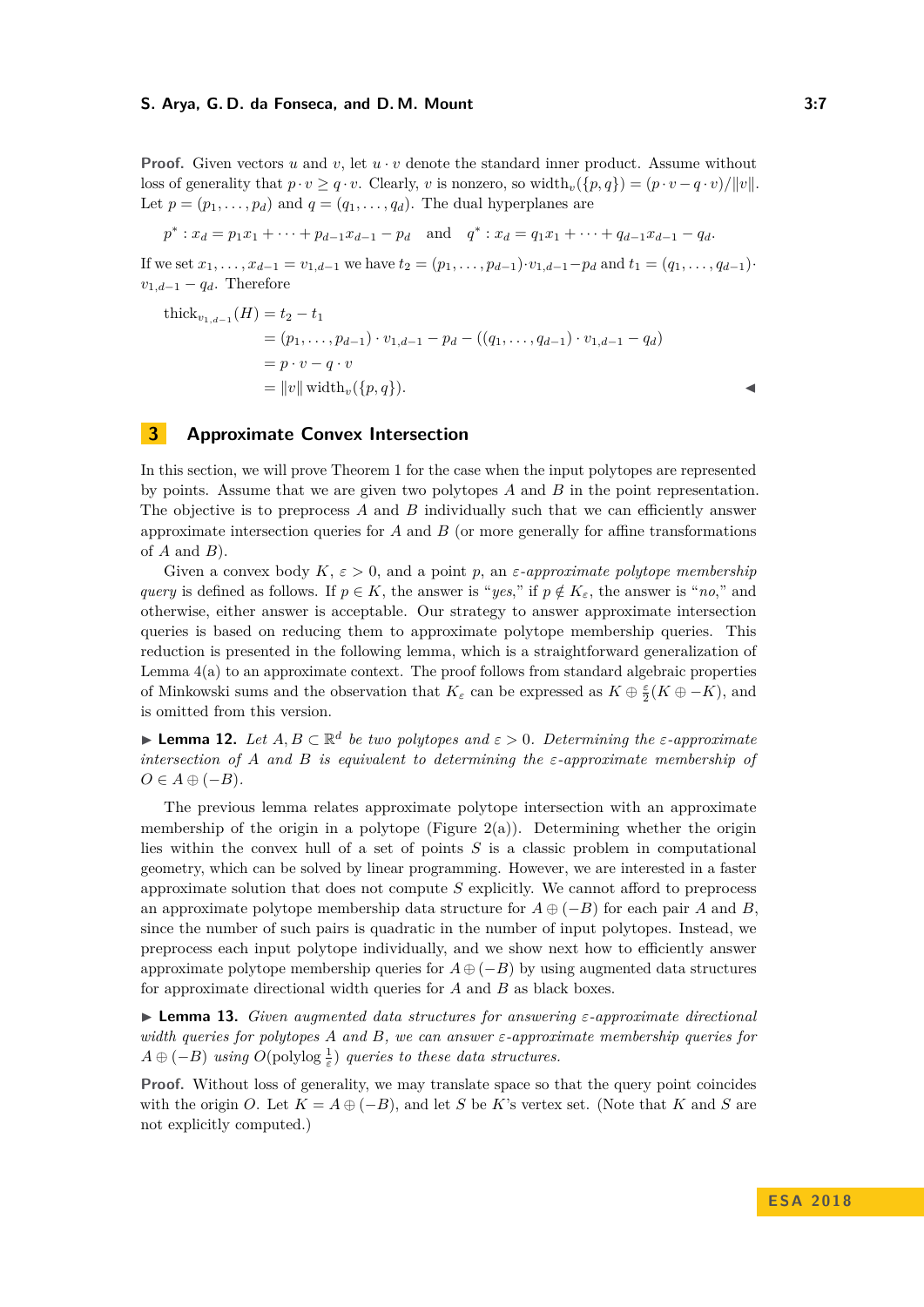## **3:8 Approximate Convex Intersection Detection with Applications**

<span id="page-7-0"></span>

**Figure 2** (a) Primal problem of determining if *O* ∈ conv(*S*). (b) Dual problem of determining if the horizontal hyperplane  $O^*$  is between the upper and lower envelopes.

The problem of determining whether  $O \in K$  is invariant to scaling and rotation about the origin. It will be helpful to perform some affine transformations that will guarantee certain properties for *K*. First, we apply Lemma [10](#page-5-0) to fatten *K* and then apply a uniform scaling about the origin so that *K*'s diameter is  $\Theta(1)$ . By fatness, *K* has a *λ*-sandwiching ball of radius  $r = \Theta(1)$ . If the origin either lies within the inner ball or outside the outer ball, then the answer is trivial. Otherwise, let  $\Delta = 2\lambda r$  be the diameter of the outer ball. We may apply a rotation about the origin so that the center of this ball lies on the positive  $x_d$  axis at a point  $(0, \ldots, 0, \beta)$ . Again, this scaling and rotation can be computed in constant time using the augmented information. It follows that the coordinates of the points of *S* have absolute values at most  $\Delta = \Theta(1)$ .

In summary, there exists an affine transformation computable in constant time such that after applying this transformation, the query point lies at the origin,  $K = \text{conv}(S)$  is sandwiched between two concentric balls of constant radii centered at  $c = (0, \ldots, 0, \beta)$ , where  $0 < \beta \leq \Delta = O(1)$ , and K's vertex set S is contained within  $[-\Delta, \Delta]^d$ . It is an immediate consequence that width<sub>*v*</sub>( $K$ ) =  $\Theta(1)$  for all directions *v*, and hence it suffices to answer the membership query to an absolute error of  $\Theta(\varepsilon)$ .

Lemma  $4(c)$  implies that we can answer  $\varepsilon$ -approximate width queries for *K* as the sum of two  $\varepsilon$ -approximate width queries to A and B. Therefore, our goal is to determine approximately if  $O \in K$  using only approximate width queries to *A* and *B*. In order to do this, we look at the projective dual problem in which each point  $p = (p_1, \ldots, p_d) \in S$  is mapped to the hyperplane  $p^*$ :  $x_d = p_1x_1 + \cdots + p_{d-1}x_{d-1} - p_d$ . Let  $S^*$  denote the corresponding set of hyperplanes. The primal problem  $O \in K$  is equivalent to the dual problem of determining whether the horizontal hyperplane  $O^*$ :  $x_d = 0$  is sandwiched between the upper and lower envelopes of  $S^*$  (Figure [2\(](#page-7-0)b)). Since the point *c* lies vertically above the origin and within *K*'s interior, it follows that *O*<sup>∗</sup> cannot intersect the lower envelope. Therefore, it suffices to test whether *O*<sup>∗</sup> intersects the upper envelope.

The dual problem can be solved exactly by computing the minimum value *y* of the  $x_d$ -coordinate in the upper envelope and testing whether  $y > 0$ . In the primal, the value of *y* corresponds to the negated  $x_d$ -coordinate of the intersection of a facet  $F$  of the lower convex hull of *K* and a vertical line passing through the origin (see Figure [2\)](#page-7-0). Let *F*'s supporting hyperplane be denoted by  $x_d = w_1 x_1 + \cdots + w_{d-1} x_{d-1} - w_d$ . Since *K* is sandwiched between two concentric balls of constant radii whose common center lies on this vertical line, it follows from simple geometry that this supporting hyperplane cannot be very steep. In particular, there exists  $\alpha = O(1)$  such that  $w_i \in [-\alpha, \alpha]$ , for  $i = 1, \ldots, d-1$ . In the dual, this means that the minimum value *y* is attained at a point whose first *d* − 1 coordinates all lie within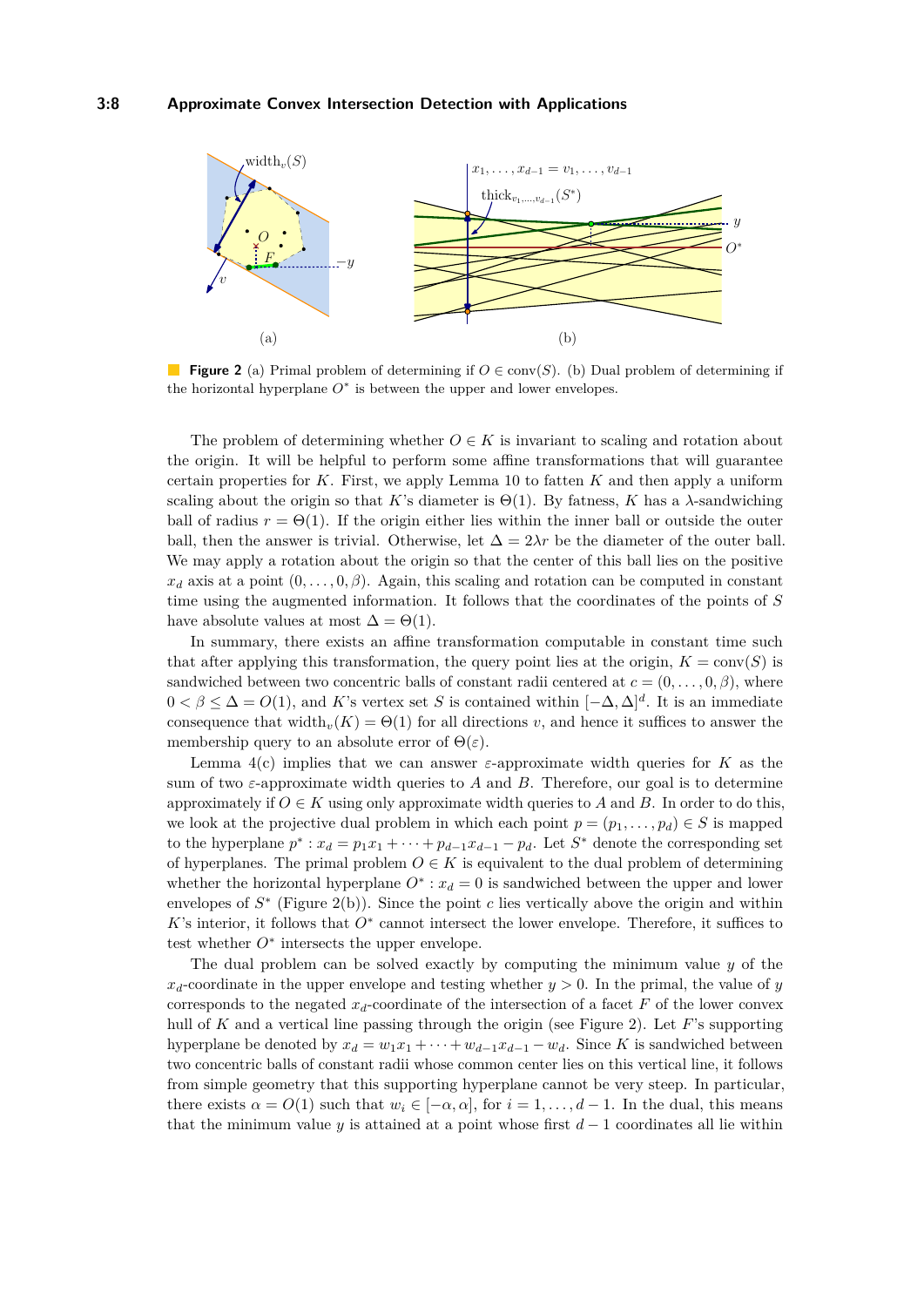<span id="page-8-0"></span>

**Figure 3** (a) One-dimensional convex minimization. (b) Higher-dimensional convex minimization.

 $[-\alpha, \alpha]$ . In approximating *y*, we will apply directional width queries only for directional vectors  $v = (v_1, \ldots, v_d)$  whose first  $d-1$  coordinates lie within  $[-\alpha, \alpha]$  and  $v_d = -1$ . Thus,  $||v|| = O(1).$ 

By Lemma [11,](#page-5-1) the duals of two points  $p, q \in S$  returned by an exact directional width query width<sub>*v*</sub>(*K*) in the primal for a vector  $v = (v_1, \ldots, v_{d-1}, -1)$  correspond to the two dual hyperplanes in the upper and lower envelopes of  $S^*$  that intersect the vertical line  $x_i = v_i$  for  $i = 1, \ldots, d - 1$ . Since queries are only applied to directions *v* where  $||v|| = O(1)$  and since width<sub>*v*</sub>( $K$ ) =  $\Theta(1)$  for all directions *v*, it follows from Lemma [11](#page-5-1) that a relative error of  $\varepsilon$  in the directional width implies an absolute error of  $O(\varepsilon)$  in the corresponding thickness. We can think of the upper envelope of *S* <sup>∗</sup> as defining the graph of a convex function over the domain  $[-\alpha, \alpha]^{d-1}$ . Since  $S \subset [-\Delta, \Delta]^d$ , the slopes of the hyperplanes in  $S^*$  are similarly bounded, and therefore this function has bounded slope. It follows that, for an appropriate  $\varepsilon' = \Theta(\varepsilon)$ , we can compute this function to an absolute error of  $\varepsilon$  at any  $(v_1, \ldots, v_{d-1})$  by performing an  $(\varepsilon')$ -approximate directional width query on *K* for  $v = (v_1, \ldots, v_{d-1}, -1)$ . To complete the proof, it suffices to show that with  $O(poly \log \frac{1}{\varepsilon})$  such queries, it is possible to compute an absolute  $\varepsilon$ -approximation to *y*. We do this in the next section.

## **3.1 Convex Minimization**

The following lemma shows how to use binary search to solve a one-dimensional convex minimization problem approximately (see Figure  $3(a)$ ).

<span id="page-8-1"></span>**► Lemma 14.** Let  $a, b \in \mathbb{R}$  and  $\varepsilon \in \mathbb{R}$ + *be real parameters.* Let  $f : [a, b] \to \mathbb{R}$  *be a convex function with bounded slope and*  $f_{\varepsilon} : [a, b] \to \mathbb{R}$  *be a function with*  $|f(x) - f_{\varepsilon}(x)| \leq \varepsilon$  *for all*  $x \in [a, b]$ *. Let*  $x^* \in [a, b]$  *be the value of x that minimizes*  $f(x)$ *. It is possible to determine a value x'* with  $f(x') - f(x^*) = O(\varepsilon)$  *after*  $O(\log((b-a)/\varepsilon))$  *evaluations of*  $f_{\varepsilon}(\cdot)$  *and no evaluation of*  $f(\cdot)$ *.* 

**Proof.** First, we present the recursive algorithm used to determine the value  $x'$ . If  $b - a < \varepsilon$ , then since the function has bounded slope, we simply return  $x' = a$ , as a valid answer.

Otherwise, we start by trisecting the interval [*a, b*] and evaluate  $f_{\varepsilon}(x)$  at the four endpoints  $x_1, x_2, x_3, x_4$  of the subintervals (see Figure [3\(](#page-8-0)a)). Let *m* denote the value *i* that minimizes  $f_{\varepsilon}(x_i)$ , breaking ties arbitrarily. To simplify the boundary cases, let  $x_0 = a$  and  $x_5 = b$ .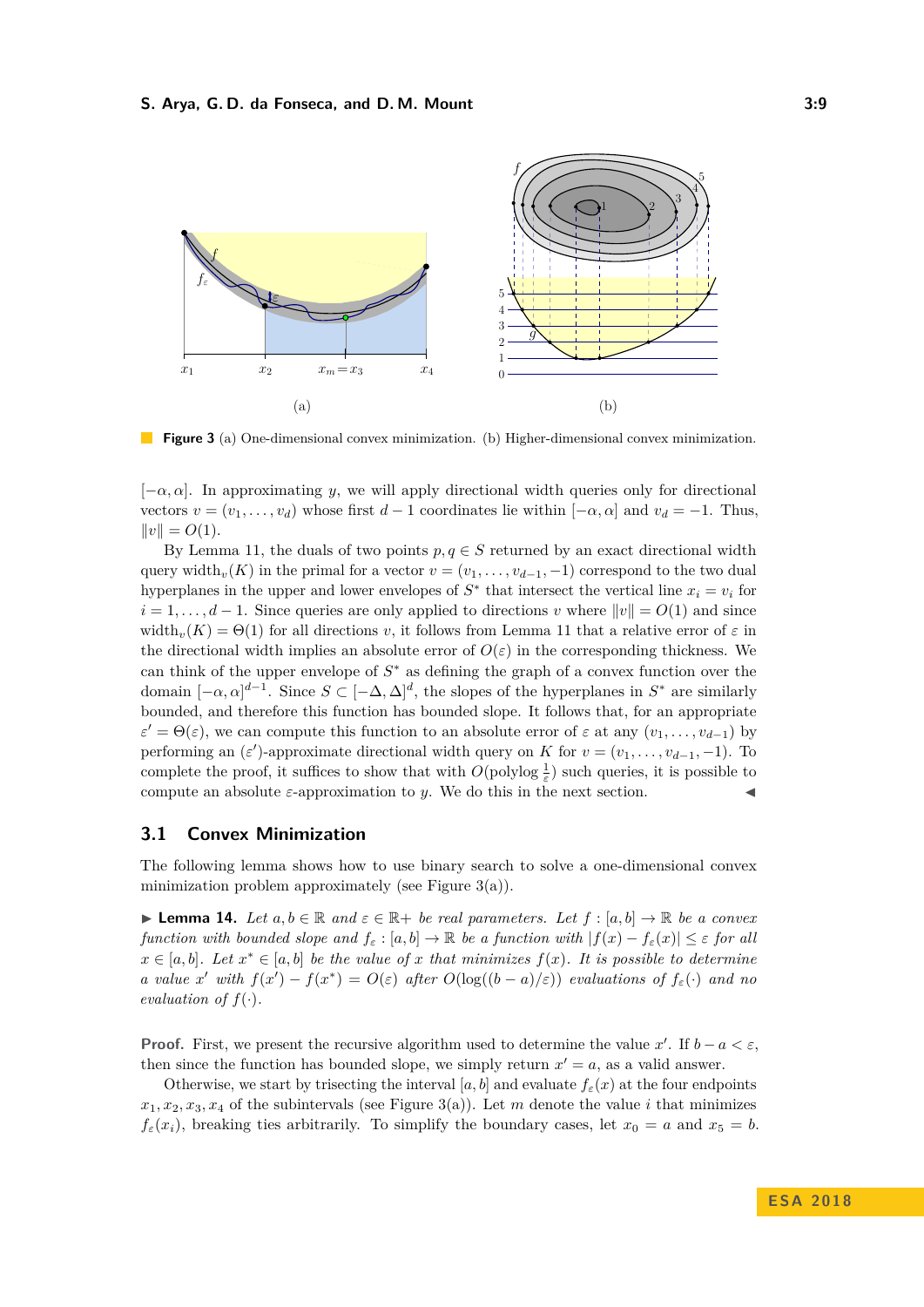#### **3:10 Approximate Convex Intersection Detection with Applications**

We then invoke our algorithm recursively on the interval  $[x_{m-1}, x_{m+1}]$  and store the value returned as x''. We return the value x among the two values  $x_m, x''$  that minimizes  $f_{\varepsilon}(x)$ .

Since the length of the interval reduces by at least one third at each iteration, the number of recursive calls and therefore evaluations of  $f_{\varepsilon}(\cdot)$  is  $O(\log((b-a)/\varepsilon))$ . Next, we show that  $f(x') - f(x^*) = O(\varepsilon)$ . By the convexity of *f* we have

$$
f(x) \geq f(x_{m+1}) + 3(x - x_{m+1})(f(x_{m+1}) - f(x_m))/(b - a),
$$
 for  $x \geq x_{m+1}$ .

Using that  $|f(x) - f_{\varepsilon}(x)| \leq \varepsilon$ , we have

$$
f(x) \ge f_{\varepsilon}(x_{m+1}) - \varepsilon + 3(x - x_{m+1})(f_{\varepsilon}(x_{m+1}) - f_{\varepsilon}(x_m) - 2\varepsilon)/(b - a), \text{ for } x \ge x_{m+1}.
$$

Since  $f_{\varepsilon}(x_m) \leq f_{\varepsilon}(x_{m+1})$ , we have

$$
f(x) \ge f_{\varepsilon}(x_m) - \varepsilon - 6\varepsilon(x - x_{m+1})/(b - a)
$$
, for  $x \ge x_{m+1}$ .

For *x* inside the interval [*a, b*] we have  $|x - x_{m+1}| \leq b - a$ , and therefore

$$
f(x) \ge f_{\varepsilon}(x_m) - 7\varepsilon
$$
, for  $x_{m+1} \le x \le b$ .

The same argument is used to bound the case of  $a \leq x \leq x_{m-1}$ , obtaining

$$
f(x) \geq f_{\varepsilon}(x_m) - 7\varepsilon
$$
, for  $x \notin [x_{m-1}, x_{m+1}].$ 

Either the minimum of  $f(x)$  is inside the interval  $[x_{m-1}, x_{m+1}]$  or not. If it is not, then the previous inequality shows that  $f_{\varepsilon}(x_m)$  provides a good approximation, regardless of the value returned in the recursive call. If the minimum is inside the interval  $[x_{m-1}, x_{m+1}]$ , then the recursive call will provide a value result by an inductive argument.

We are now ready to extend the result to arbitrary dimensions.

<span id="page-9-0"></span>**► Lemma 15.** *Let*  $a, b \in \mathbb{R}$  *and*  $\varepsilon \in \mathbb{R}$ + *be real parameters. Let*  $f : [a, b]^d \to \mathbb{R}$  *for a constant dimension d be a convex function with bounded slope and*  $f_{\varepsilon}$  :  $[a, b]^d \to \mathbb{R}$  *be a function with*  $|f(x) - f_{\varepsilon}(x)| \leq \varepsilon$  for all  $x \in [a, b]^d$ . Let  $x^* \in [a, b]^d$  be the value of x that minimizes  $f(x)$ . *It is possible to determine a value x'* with  $f(x') - f(x^*) = O(\varepsilon)$  after  $O(\log^d((b-a)/\varepsilon))$ *evaluations of*  $f_{\varepsilon}(\cdot)$  *and no evaluation of*  $f(\cdot)$ *.* 

**Proof.** The minimum  $f(x^*)$  can be written as

$$
f(x^*) = \min_{x \in [a,b]^d} f(x) = \min_{x_1 \in [a,b]} \min_{\tilde{x} \in [a,b]^{d-1}} f(x_1, \tilde{x}).
$$

Note that if  $f(x)$  is a convex function with bounded slope, then so is the function  $g : [a, b] \to \mathbb{R}$ (see Figure [3\(](#page-8-0)b)) defined as

$$
g(x_1) = \min_{\tilde{x} \in [a,b]^{d-1}} f(x_1, \tilde{x}).
$$

The proof is based on induction on the dimension *d*. Since *d* is a constant, the number of induction steps is also a constant. The base case of  $d = 1$  follows from Lemma [14.](#page-8-1) By the induction hypothesis, we can solve the  $(d-1)$ -dimensional instance to obtain a function  $g'(x_1)$  such that

$$
|g(x_1) - g'(x_1)| = O(\varepsilon).
$$

Using Lemma [14](#page-8-1) for the function  $g'(\cdot)$ , we obtain a value x' with  $f(x') - f(x^*) = O(\varepsilon)$ .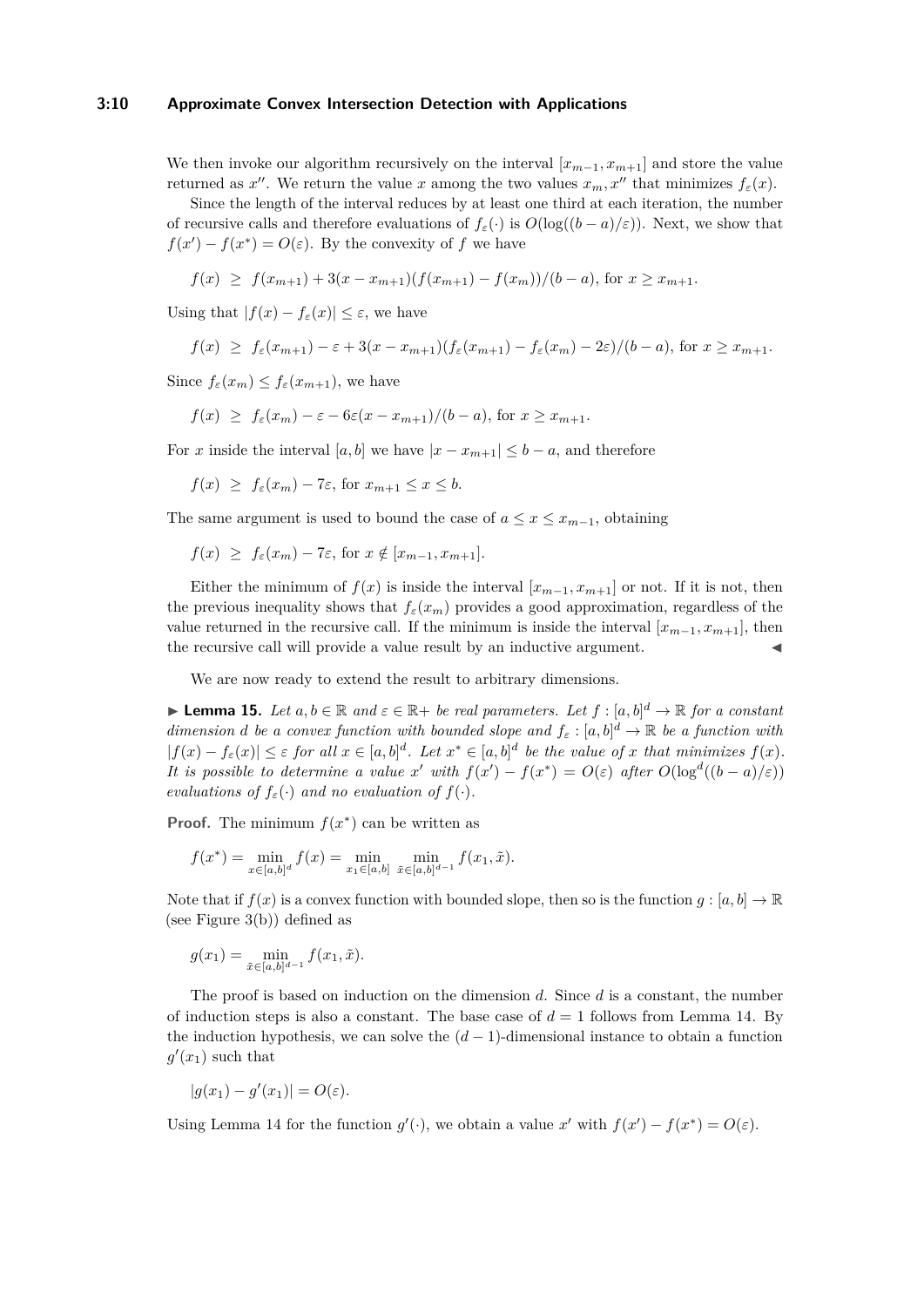For the number of function evaluations  $t(d)$  for a given dimension  $d$  we have

$$
t(1) = O(\log((b - a)/\varepsilon))
$$
 and

$$
t(k) = t(1) \cdot t(k-1).
$$

The recurrence easily solves to the desired

$$
t(d) = O(\log^d((b-a)/\varepsilon)).
$$

By applying Lemma [15](#page-9-0) to the dual problem defined in the proof of Lemma [13](#page-6-0) (where *f* is the graph of the upper envelope of  $S^*$  and  $[a, b] = [-\alpha, \alpha]$  with the augmented data structure from Lemma [5,](#page-4-1) we obtain Theorem [1](#page-2-2) for the case when the input polytopes are represented by points. We will consider the case when the input polytopes are represented by halfspaces at the end of the next section.

## **4 Minkowski Sum Approximation**

In this section, we will prove Theorems [2](#page-2-1) and [3,](#page-3-1) as well as Theorem [1](#page-2-2) for the case when the input polytopes are represented by halfspaces. Assume that we are given two polytopes *A* and *B* in the point representation, and we have computed the augmented approximate directional width data structures from Lemma [5](#page-4-1) for each polytope. The objective is to obtain an *ε*-approximation of the Minkowski sum *A* ⊕ *B* of size *O*(1*/ε*(*d*−1)*/*<sup>2</sup> ) using these data structures. Our approach is to fatten  $A \oplus B$  using Lemma [10](#page-5-0) and then apply Dudley's construction [\[27\]](#page-13-20) in order to obtain an approximation with  $O(1/\varepsilon^{(d-1)/2})$  halfspaces. For completeness, we start by describing Dudley's algorithm.

Let  $K \subset [-1,1]^d$  be a fat polytope of constant diameter. Dudley's algorithm obtains an *ε*-approximation represented by halfspaces as follows. Let *D* be a ball of radius  $2\sqrt{d}$  centered at the origin. (Note that  $K \subset D$ .) Place a set  $W$  of  $\Theta(1/\varepsilon^{(d-1)/2})$  points on the surface of  $D$ such that every point on the surface of *D* is within distance  $O(\sqrt{\varepsilon})$  of some point in *W*. For each point  $w \in W$ , let  $w'$  be its nearest point on the boundary of K. We call these points samples. For each sample point  $w'$ , take the supporting halfspace passing through  $w'$  that is orthogonal to the vector from  $w'$  to  $w$ . The approximation is defined as the intersection of these halfspaces (see Figure  $4(a)$ ).

Bronshteyn and Ivanov [\[16\]](#page-12-22) presented a similar construction. Instead of approximating *K* by halfspaces, Bronshteyn and Ivanov's construction approximates *K* as the convex hull of the aforementioned set of samples<sup>[4](#page-10-0)</sup> (see Figure [4\(](#page-11-2)b)). In both constructions it is possible to tune the constant factors so that closest point queries need only be computed to within an absolute error of  $\Theta(\varepsilon)$ .

An approximate closest point query between a polytope *K* and a point *p* within constant distance from *K* can be reduced to computing an  $\varepsilon$ -approximation to the smallest radius ball centered at *p* that intersects *K*. This can be solved through binary search on the radius of this ball, where each probe involves determining whether *K* intersects a ball of some radius centered at *p*. Notice that the data structure for approximate polytope intersection from Section [3](#page-6-1) only accesses the bodies through approximate directional width queries, besides the initial fattening transformation. By Lemma [4\(](#page-3-0)c), given two preprocessed bodies *A* and

<span id="page-10-0"></span><sup>4</sup> Dudley's construction yields an outer approximation and Bronshteyn and Ivanov's yields inner approximation, but it is possible to convert both to the other type through standard techniques. For details, see Lemma 2.8 of the full version of [\[9\]](#page-12-1).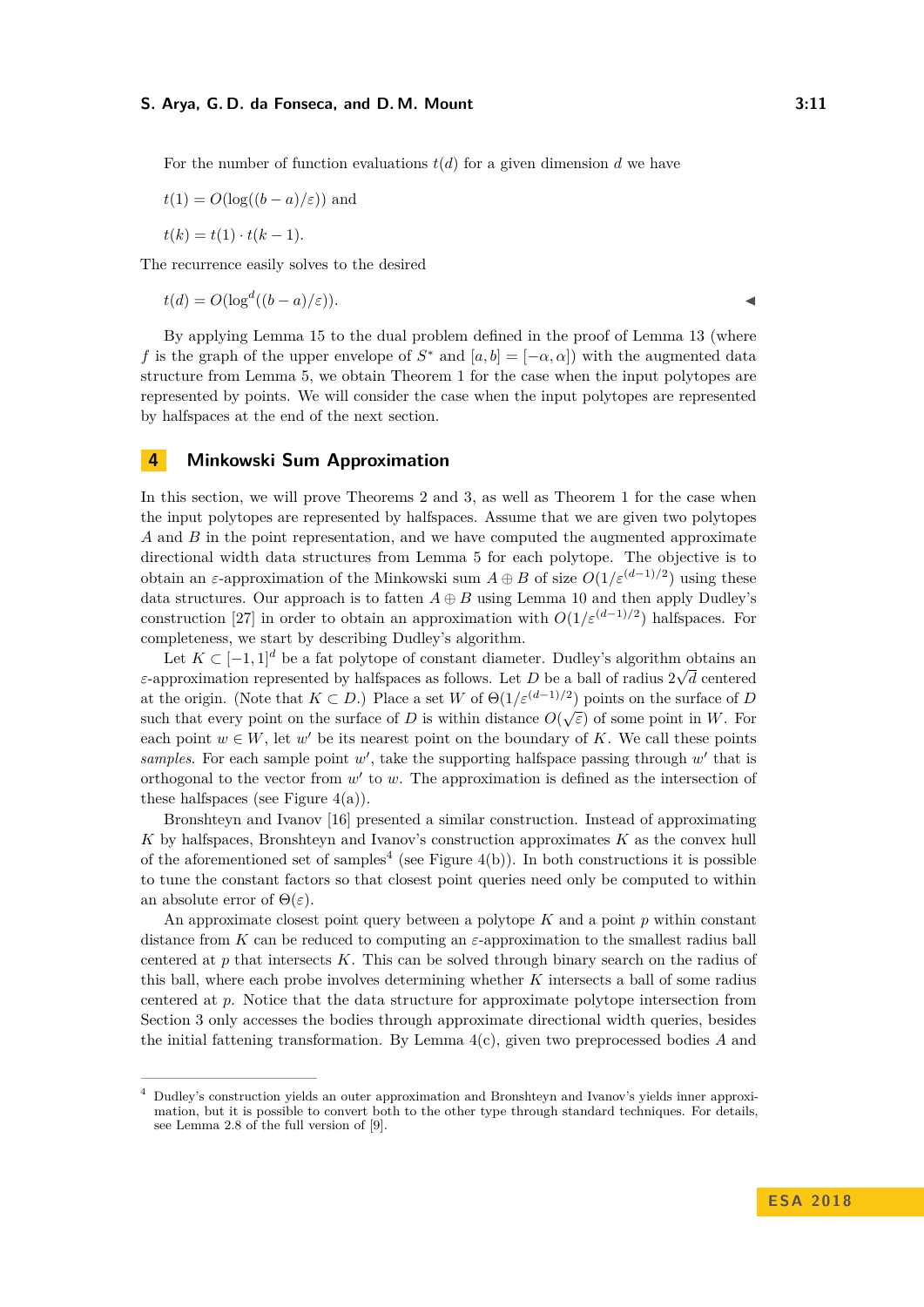## **3:12 Approximate Convex Intersection Detection with Applications**

<span id="page-11-2"></span>

**Figure 4** (a) Dudley's and (b) Bronshteyn and Ivanov's polytope approximations.

*B*, we can answer directional width queries on  $A \oplus B$  through directional width queries on *A* and *B* individually. (In the case of a ball, no data structure is required.) Therefore, we can test intersection with a Minkowski sum  $A \oplus B$ , as long as we have augmented approximate directional width data structures for both *A* and *B*.

In order to establish Theorem [2](#page-2-1) for the case when the input polytopes are represented by points, we apply the aforementioned binary search to simulate Dudley's construction. Each sample is obtained after  $O(\log \frac{1}{\varepsilon})$  *ε*-approximate polytope intersection queries. The total running time is dominated by the preprocessing time of Lemma [5.](#page-4-1) Note that the output polytope may be represented by either points or halfspaces according to whether we use Dudley's or Bronshteyn and Ivanov's algorithm. To show that the input polytopes may be represented by halfspaces, we show how to efficiently convert between the two representations.

**► Lemma 16.** *Given an approximation parameter*  $\varepsilon > 0$  *and a polytope*  $K \subset \mathbb{R}^d$  *of size n (given either using a point or halfspace representation), we can obtain an ε-approximation of size*  $O(1/\varepsilon^{(d-1)/2})$  *(in either representation, independent of the input representation) in*  $O(n \log \frac{1}{\varepsilon} + 1/\varepsilon^{(d-1)/2 + \alpha})$  *time, where*  $\alpha > 0$  *is an arbitrarily small constant.* 

**Proof.** The case when the input is represented by points is a trivial case of Theorem [2,](#page-2-1) where  $B = \{O\}$ . For the alternative case, it suffices to obtain an  $\varepsilon$ -approximation of the polar polytope after fattening. (For details see Lemma 2.9 of the full version of  $[9]$ .)

We remind the reader that Agarwal *et al.* [\[2\]](#page-11-0) showed that the width of a convex body *K* is equal to the minimum distance from the origin to the boundary of the convex body  $K \oplus (-K)$ . To obtain Theorem [3,](#page-3-1) we compute Dudley's approximation of  $K \oplus (-K)$  and then we determine the closest point to the origin among the  $O(1/\varepsilon^{(d-1)/2})$  bounding hyperplanes of the approximation.

## **References**

<span id="page-11-1"></span>**<sup>1</sup>** P. K. Agarwal, E. Flato, and D. Halperin. Polygon decomposition for efficient construction of Minkowski sums. *Comput. Geom. Theory Appl.*, 21(1):39–61, 2002.

<span id="page-11-0"></span>**<sup>2</sup>** P. K. Agarwal, L. J. Guibas, S. Har-Peled, A. Rabinovitch, and M. Sharir. Penetration depth of two convex polytopes in 3D. *Nordic J. of Computing*, 7(3):227–240, 2000.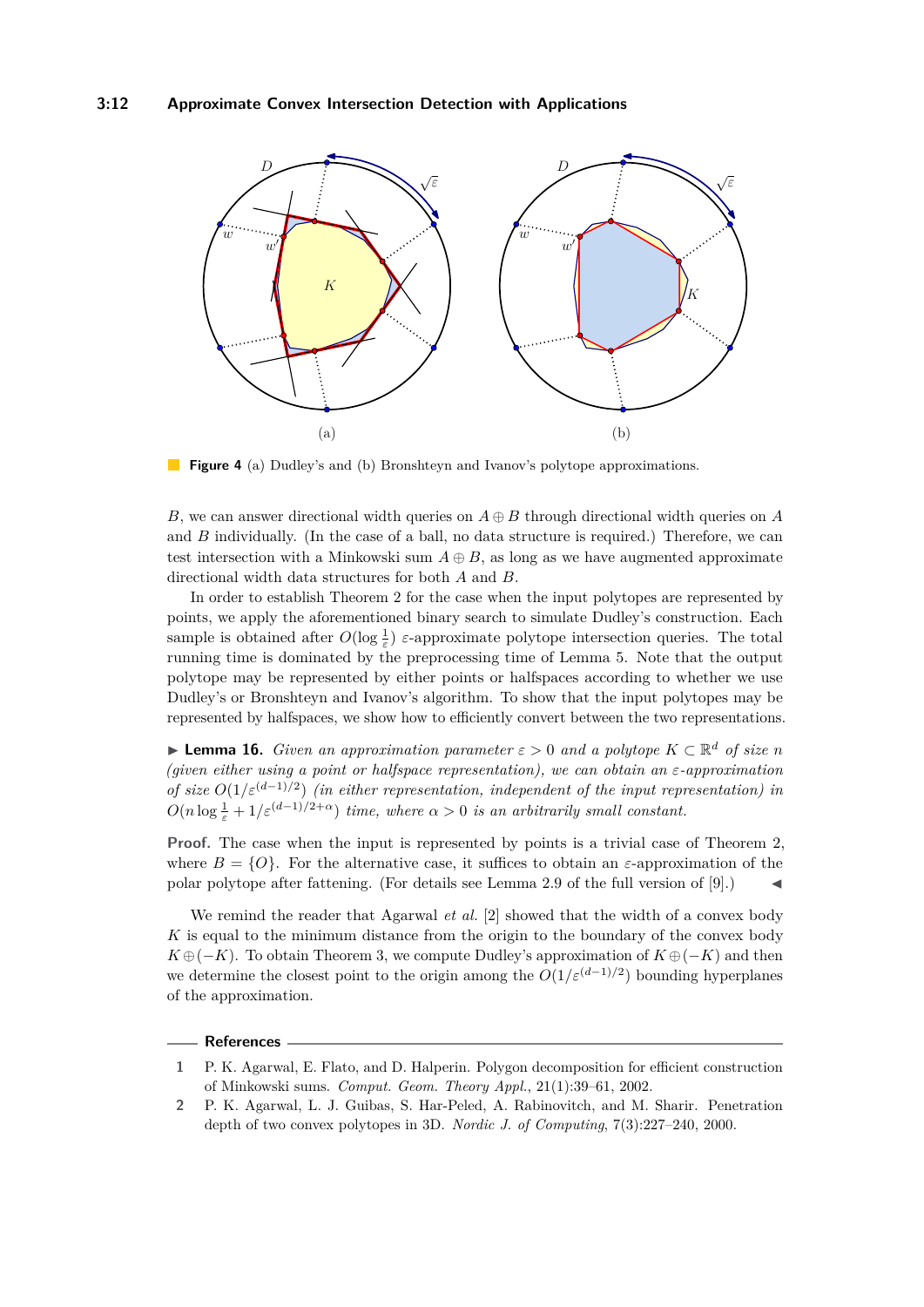- <span id="page-12-15"></span>**3** P. K. Agarwal, S. Har-Peled, H. Kaplan, and M. Sharir. Union of random Minkowski sums and network vulnerability analysis. *Discrete Comput. Geom.*, 52(3):551–582, 2014.
- <span id="page-12-0"></span>**4** P. K. Agarwal, S. Har-Peled, and K. R. Varadarajan. Approximating extent measures of points. *J. Assoc. Comput. Mach.*, 51:606–635, 2004.
- <span id="page-12-12"></span>**5** P. K. Agarwal, S. Har-Peled, and K. R. Varadarajan. Geometric approximation via coresets. In J. E. Goodman, J. Pach, and E. Welzl, editors, *Combinatorial and Computational Geometry*. MSRI Publications, 2005.
- <span id="page-12-16"></span>**6** P. K. Agarwal, J. Matoušek, and S. Suri. Farthest neighbors, maximum spanning trees and related problems in higher dimensions. *Comput. Geom. Theory Appl.*, 1(4):189–201, 1992.
- <span id="page-12-13"></span>**7** B. Aronov and M. Sharir. On translational motion planning of a convex polyhedron in 3-space. *SIAM J. Comput.*, 26(6):1785–1803, 1997.
- <span id="page-12-17"></span>**8** S. Arya and T. M. Chan. Better *ε*-dependencies for offline approximate nearest neighbor search, Euclidean minimum spanning trees, and *ε*-kernels. In *Proc. 30th Annu. Sympos. Comput. Geom.*, pages 416–425, 2014.
- <span id="page-12-1"></span>**9** S. Arya, G. D. da Fonseca, and D. M. Mount. Near-optimal *ε*-kernel construction and related problems. In *Proc. 33rd Internat. Sympos. Comput. Geom.*, pages 10:1–15, 2017. URL: <https://arxiv.org/abs/1604.01175>.
- <span id="page-12-2"></span>**10** S. Arya, G. D. da Fonseca, and D. M. Mount. On the combinatorial complexity of approximating polytopes. *Discrete Comput. Geom.*, 58(4):849–870, 2017.
- <span id="page-12-3"></span>**11** S. Arya, G. D. da Fonseca, and D. M. Mount. Optimal approximate polytope membership. In *Proc. 28th Annu. ACM-SIAM Sympos. Discrete Algorithms*, pages 270–288, 2017.
- <span id="page-12-4"></span>**12** S. Arya, G. D. da Fonseca, and D. M. Mount. Approximate polytope membership queries. *SIAM J. Comput.*, 47(1):1–51, 2018.
- <span id="page-12-7"></span>**13** L. Barba and S. Langerman. Optimal detection of intersections between convex polyhedra. In *Proc. 26th Annu. ACM-SIAM Sympos. Discrete Algorithms*, pages 1641–1654, 2015.
- <span id="page-12-18"></span>**14** G. Barequet and S. Har-Peled. Efficiently approximating the minimum-volume bounding box of a point set in three dimensions. *J. Algorithms*, 38(1):91–109, 2001.
- <span id="page-12-14"></span>**15** J.-D. Boissonnat, E. De Lange, and M. Teillaud. Minkowski operations for satellite antenna layout. In *Proc. 13th Annu. Sympos. Comput. Geom.*, pages 67–76, 1997.
- <span id="page-12-22"></span>**16** E. M. Bronshteyn and L. D. Ivanov. The approximation of convex sets by polyhedra. *Siberian Math. J.*, 16:852–853, 1976.
- <span id="page-12-19"></span>**17** T. M. Chan. Approximating the diameter, width, smallest enclosing cylinder, and minimumwidth annulus. *Internat. J. Comput. Geom. Appl.*, 12:67–85, 2002.
- <span id="page-12-5"></span>**18** T. M. Chan. Faster core-set constructions and data-stream algorithms in fixed dimensions. *Comput. Geom. Theory Appl.*, 35(1):20–35, 2006.
- <span id="page-12-6"></span>**19** T. M. Chan. Applications of Chebyshev polynomials to low-dimensional computational geometry. In *Proc. 33rd Internat. Sympos. Comput. Geom.*, pages 26:1–15, 2017.
- <span id="page-12-8"></span>**20** B. Chazelle. An optimal algorithm for intersecting three-dimensional convex polyhedra. *SIAM J. Comput.*, 21(4):671–696, 1992.
- <span id="page-12-9"></span>**21** B. Chazelle and D. P. Dobkin. Detection is easier than computation. In *Proc. 12th Annu. ACM Sympos. Theory Comput.*, pages 146–153, 1980.
- <span id="page-12-10"></span>**22** B. Chazelle and D. P. Dobkin. Intersection of convex objects in two and three dimensions. *J. Assoc. Comput. Mach.*, 34:1–27, 1987.
- <span id="page-12-20"></span>**23** B. Chazelle and J. Matoušek. On linear-time deterministic algorithms for optimization problems in fixed dimension. *J. Algorithms*, 21:579–597, 1996.
- <span id="page-12-21"></span>**24** M. de Berg, O. Cheong, M. van Kreveld, and M. Overmars. *Computational Geometry: Algorithms and Applications*. Springer, 3rd edition, 2010.
- <span id="page-12-11"></span>**25** D. P. Dobkin and D. G. Kirkpatrick. Fast detection of polyhedral intersection. *Theo. Comp. Sci.*, 27(3):241–253, 1983.